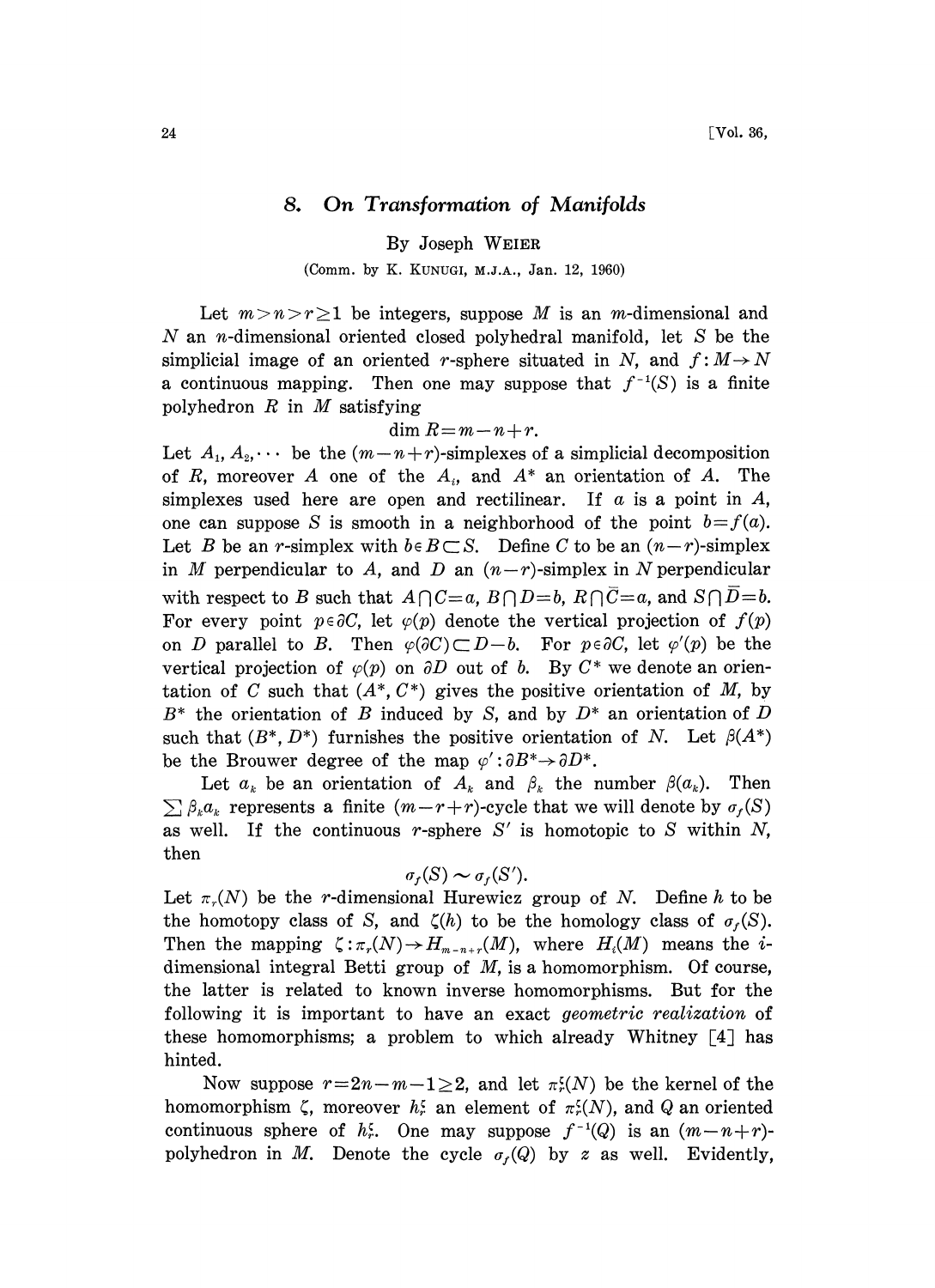dim  $z=n-1$ . By  $\zeta \pi_r^{\zeta}(N)=0$ ,

$$
z\sim 0.
$$

Define two *n*-chains  $y$  and  $Y'$  of  $M$  to belong to the same equivalence class with respect to z if

$$
\partial y = \partial y' = z \quad \text{and} \quad y' - y \sim 0.
$$

Let  $Y_i(z)$ ,  $i=1, 2, \dots$ , be the equivalence classes thus obtained, and suppose  $y_i$  is a chain of  $Y_i(z)$ . Then, for all pairs  $(i, j)$ ,

$$
y_i - y_j
$$

is an *n*-cycle  $y_{ij}$  in M with integral coefficients. Denote the degree of the mapping  $f: y_{ij} \to N$  by  $\beta_{ij}(z)$ . Then the system of the numbers (1)  $\beta_{ij}(z)$ ,  $i=1, 2, \dots, j=1, 2, \dots$ ,  $\beta_{ij}(z)$ ,  $i=1, 2, \cdots$ ,  $j=1, 2, \cdots$ ,

is uniquely determined in the following sense:

If one represents  $h_r^{\epsilon}$ , instead of by Q, by another sphere, if z' denotes the cycle corresponding to z, and if

$$
\beta'_{ij}(z'), \hspace{0.5cm} i\!=\!1,2,\!\cdot\!\cdot\!\cdot, \hspace{0.3cm} j\!=\!1,2,\!\cdot\!\cdot\!\cdot,
$$

are the numbers that correspond to the  $\beta_{ij}(z)$ , then one can assign a pair  $\varphi(i, j)$  to every  $(i, j)$  satisfying  $\beta_{ij}(z) \neq 0$  in such a way that, firstly,

$$
\beta_{ij}(z) = \beta'_{\varphi(i,j)}(z')
$$

and that, secondly, the following holds: corresponding to each  $(k, l)$ with  $\beta_{kl}(z')\neq 0$  there exists just one  $(i, j)$  with  $\varphi(i, j)=(k, l)$ .

Thus, while in the classical case each transformation of an oriented closed manifold in a second one of the same dimension possesses only one degree, the pairs  $(m, n)$  with

$$
m\!\le\!2n\!-\!3
$$

furnish the system (1) that in general consists of an infinite number of degrees. By the way,  $n \geq 3$  since we had supposed above that  $m > n$ . Apart from permutations and zeros, the system (1) is invariant under deformation of f.

Besides the pairs  $(m, n)$  with  $n < m \leq 2n-3$  above discussed, we will regard still another series of pairs: the positive integers  $m, n$ satisfying

## $2n < m < 3n-2$ .

Let the meaning of M, N, and  $f: M \rightarrow B$  be the same as before. Let r be the number  $r=3n-m-1$ . Suppose the cycle z and the equivalence classes  $y_1, y_2, \cdots$  to be defined as before. Evidently,

 $\dim z = 2n-1$  and  $\dim y_i = 2n$ .

In every neighborhood of f, there exists a map  $f'$  homotopic to f such that the set consisting of all points  $p \in M$  with  $f(p)=f'(p)$  is a finite  $(m-n)$ -polyhedron W. Now let  $w_k$  be the oriented  $(m-n)$ -simplexes of a simplicial decomposition of W, and define  $\gamma_k$  to the degree of  $w_k$ with respect to  $(f, f')$ . Then  $\sum \gamma_k w_k$  is an  $(m-n)$ -cycle, w, with integral coefficients. For all  $(i, j)$ , let  $x_{ij}$  be the intersection cycle of  $y_{ij}$